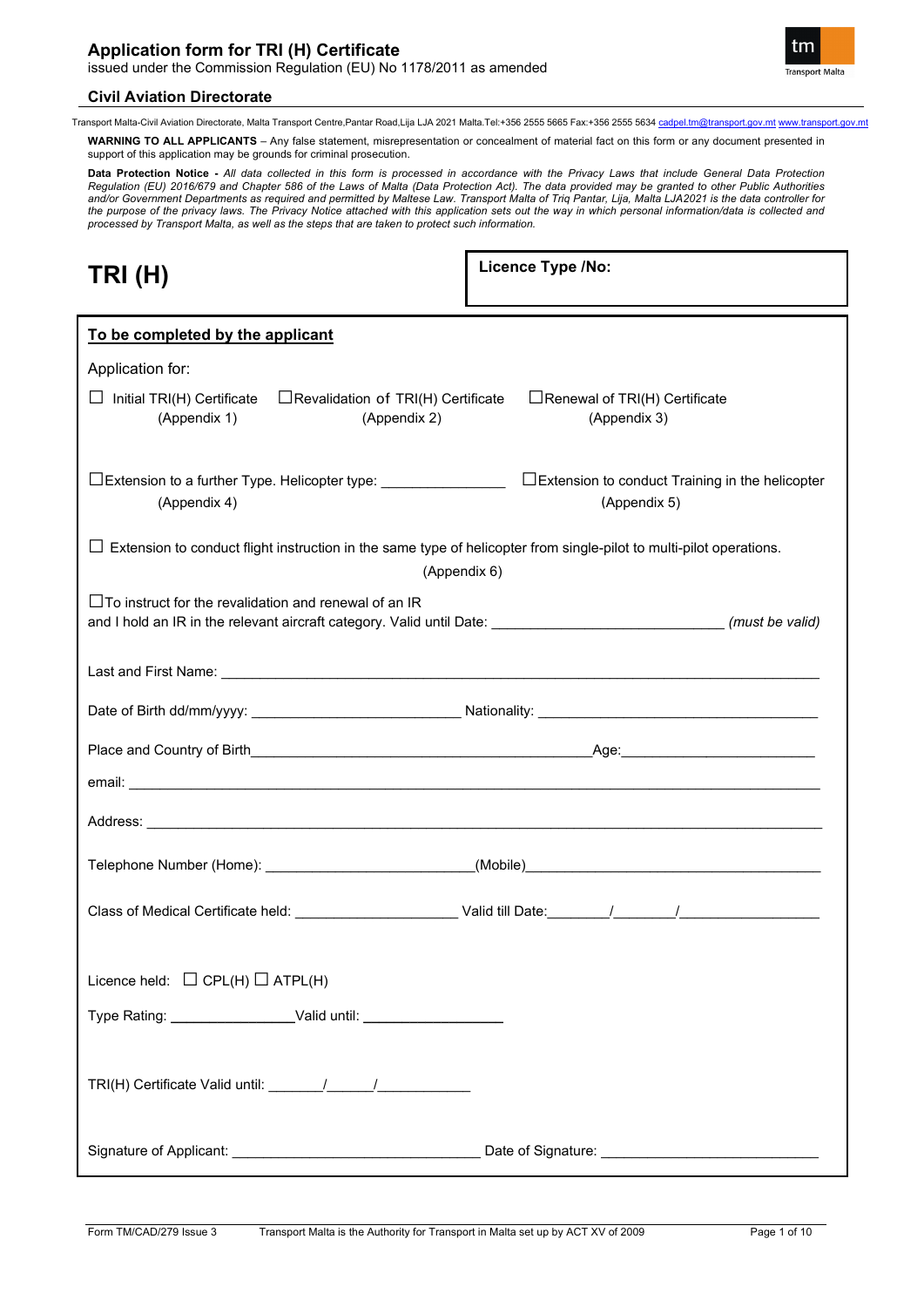

| <b>Appendix 1</b><br><b>PART 1 OF 2</b><br>TRI (H) - First Issue Application Form                                                                                    | Licence Type /No: |                          |
|----------------------------------------------------------------------------------------------------------------------------------------------------------------------|-------------------|--------------------------|
| To be completed by the applicant                                                                                                                                     |                   |                          |
|                                                                                                                                                                      |                   |                          |
|                                                                                                                                                                      |                   |                          |
|                                                                                                                                                                      |                   |                          |
|                                                                                                                                                                      |                   |                          |
| Type of licence held: $\Box$ CPL(H) $\Box$ ATPL(H)                                                                                                                   |                   |                          |
| $\Box$ (1) For single-pilot single-engine helicopters                                                                                                                |                   | Minimum 250 hours,       |
| or holds an FI(H) certificate __________________________                                                                                                             |                   |                          |
| $\Box$ (2) For single-pilot multi-engine helicopters                                                                                                                 |                   | Minimum 500 hours,       |
|                                                                                                                                                                      |                   |                          |
| or completed as pilot on multi-engine helicopter hours ___________________________________Minimum 100, and                                                           |                   |                          |
| holds an FI(H) certificate __________________                                                                                                                        |                   |                          |
| $\Box$ (3) For multi-pilot helicopters                                                                                                                               |                   |                          |
| Including hours as a pilot on multi-pilot operations on any aircraft category _______ Minimum 350 hours                                                              |                   |                          |
| (within the last 2 years); or                                                                                                                                        |                   |                          |
| Holding a valid TRI(H) certificate for multi pilot operations on the type, valid until: entitled and                                                                 |                   |                          |
|                                                                                                                                                                      |                   |                          |
| (within the last 2 years)                                                                                                                                            |                   |                          |
| Note: Before the privileges of a TRI(H) are extended from single-pilot helicopters to multi-pilot helicopters, the holder<br>shall comply with point 3 of this page. |                   |                          |
| Note: Holders of an FI(H) certificate shall be fully credited towards the requirements of (1) and (2) in the relevant single-                                        |                   |                          |
|                                                                                                                                                                      |                   |                          |
| on □aircraft □FSTD* □SP □ MP<br>*TRI restricted to FSTDs only                                                                                                        |                   | (attach form TM/CAD/278) |
|                                                                                                                                                                      |                   |                          |

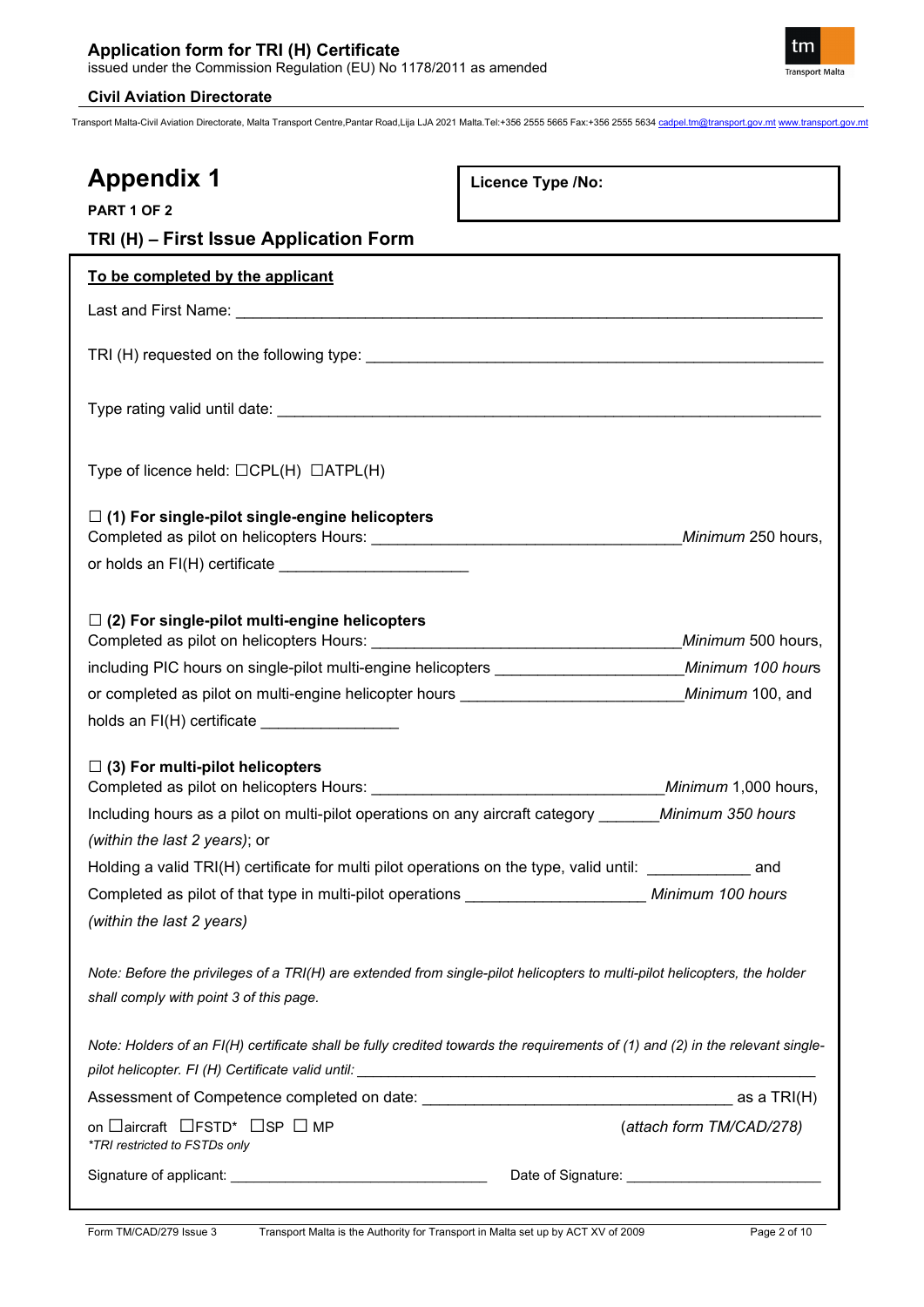

Transport Malta-Civil Aviation Directorate, Malta Transport Centre,Pantar Road,Lija LJA 2021 Malta.Tel:+356 2555 5665 Fax:+356 2555 5634 [cadpel.tm@transport.gov.mt](mailto:cadpel.tm@transport.gov.mt) [www.transport.gov.mt](http://www.transport.gov.mt/)

# **Appendix 1**

**PART 2 OF 2**

**Applicant's Full Name and Licence No:**

### **TRI (H) – First Issue Application Form**

| To be completed by ATO and signed by Head of training |                         |                                                                                                  |                                                                                                                          |
|-------------------------------------------------------|-------------------------|--------------------------------------------------------------------------------------------------|--------------------------------------------------------------------------------------------------------------------------|
| Training conducted in:                                | $\Box$ FSTD only        | $\Box$ Helicopter only                                                                           | $\Box$ FSTD and Helicopter                                                                                               |
|                                                       | $\square$ SP Operations | $\Box$ MP Operations                                                                             | $\Box$ SP & MP Operations                                                                                                |
|                                                       |                         |                                                                                                  |                                                                                                                          |
|                                                       |                         |                                                                                                  |                                                                                                                          |
|                                                       |                         |                                                                                                  |                                                                                                                          |
|                                                       |                         |                                                                                                  |                                                                                                                          |
|                                                       |                         |                                                                                                  |                                                                                                                          |
|                                                       |                         |                                                                                                  |                                                                                                                          |
|                                                       |                         |                                                                                                  |                                                                                                                          |
|                                                       |                         |                                                                                                  |                                                                                                                          |
|                                                       |                         |                                                                                                  | (b)<br>(a+b =Minimum 5 hours for SP or Minimum 10 hours for MP)                                                          |
|                                                       |                         |                                                                                                  |                                                                                                                          |
|                                                       |                         |                                                                                                  | Course Start Date: __________________________Course Completion Date: ______________________________                      |
| Credit (if applicable)                                |                         |                                                                                                  |                                                                                                                          |
| teaching and learning part.                           |                         |                                                                                                  | (i) Applicants holding or having held an instructor certificate shall fully be credited towards the requirement for the  |
|                                                       |                         | above requirements for the issue of a TRI certificate restricted to flight instruction in FSTDs. | (ii) Applicants holding an SFI certificate for the relevant type shall be fully credited towards the requirements of the |
| assures the level of proficiency required.            |                         |                                                                                                  | The ATO confirms that the candidate has been trained according to the approved syllabus for the TRI (SPA), and           |
|                                                       |                         |                                                                                                  | Date of Signature: <u>contained</u> and a set of Signature:                                                              |
|                                                       |                         |                                                                                                  |                                                                                                                          |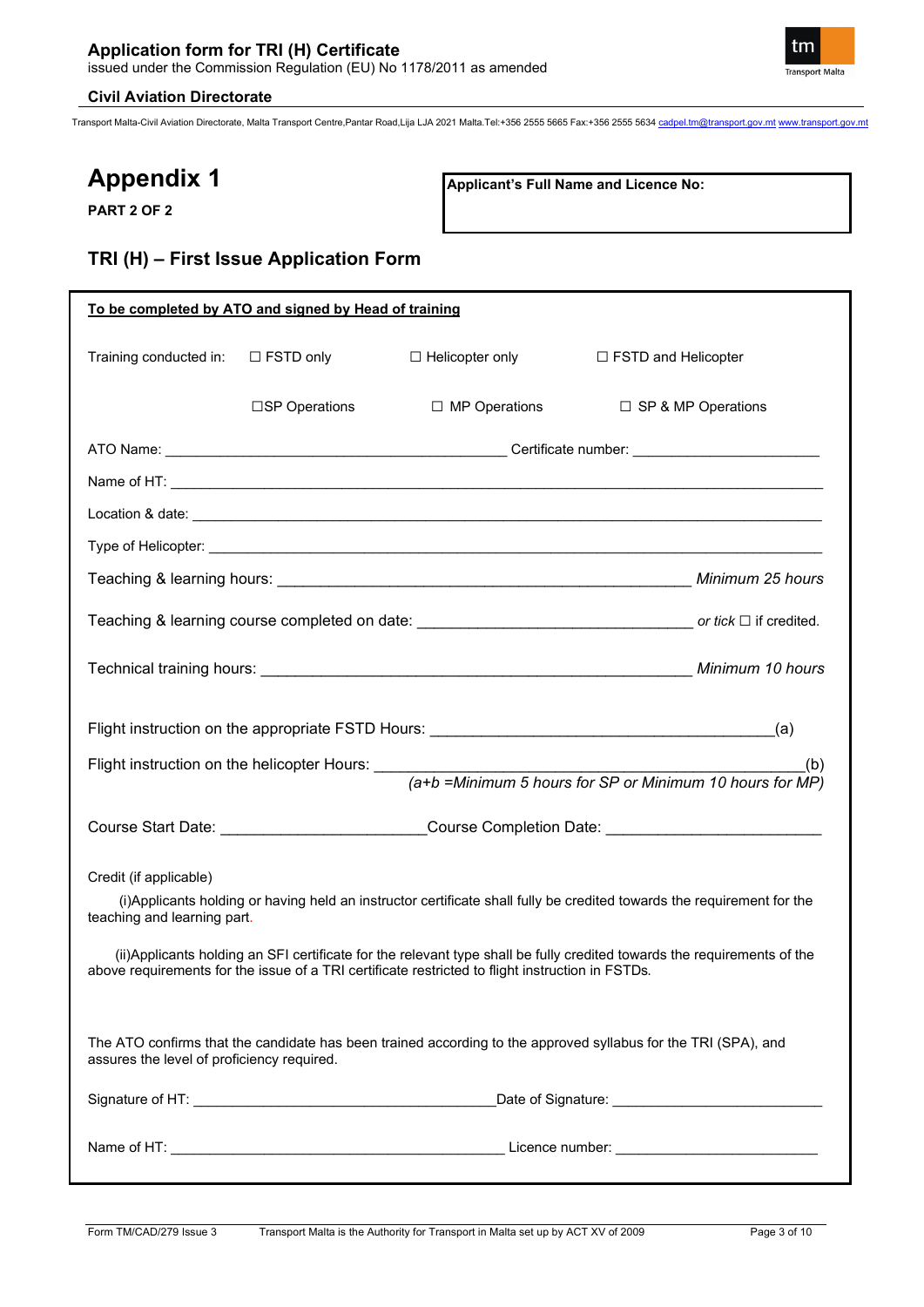Transport Malta-Civil Aviation Directorate, Malta Transport Centre,Pantar Road,Lija LJA 2021 Malta.Tel:+356 2555 5665 Fax:+356 2555 5634 [cadpel.tm@transport.gov.mt](mailto:cadpel.tm@transport.gov.mt) [www.transport.gov.mt](http://www.transport.gov.mt/)

| <b>Appendix 2</b><br>TRI (H) - Revalidation                                                                 | Applicant's Full Name and Licence No:                                                                                                                                                                                                              |
|-------------------------------------------------------------------------------------------------------------|----------------------------------------------------------------------------------------------------------------------------------------------------------------------------------------------------------------------------------------------------|
| To be completed by the applicant                                                                            |                                                                                                                                                                                                                                                    |
| $\Box$ MP Operations<br>□SP Operations                                                                      | $\Box$ SP & MP Operations                                                                                                                                                                                                                          |
|                                                                                                             |                                                                                                                                                                                                                                                    |
| <b>For revalidation</b> of a TRI(H) certificate, the holder shall fulfil 2 of the following 3 requirements: |                                                                                                                                                                                                                                                    |
| (Note: Use a copy of this page for each type of helicopter)                                                 | $\Box$ Flight or FSTD Instruction on each of the types of aircraft for which instructional privileges are held 7                                                                                                                                   |
|                                                                                                             |                                                                                                                                                                                                                                                    |
|                                                                                                             |                                                                                                                                                                                                                                                    |
|                                                                                                             | $(a+b)$ =Minimum 50 hours)                                                                                                                                                                                                                         |
|                                                                                                             | Including in the last 12 months preceding the expiry date ___________________________(Minimum 15 hours)                                                                                                                                            |
| (STIs) or as any kind of examiners shall be accounted for this purpose;<br>$\Box$ Refresher Training        | Note: In the case of a TRI(H), the time flown as FIs, instrument rating instructors (IRIs), synthetic training instructors<br>Received Instructor refresher training as a TRI at an ATO, within the 12 months preceding the expiry date of the TRI |
|                                                                                                             |                                                                                                                                                                                                                                                    |
| $\Box$ Assessment of Competence see Note                                                                    | Passed within the 12 months preceding the expiry date of the TRI(H) certificate an assessment of competence as a                                                                                                                                   |
|                                                                                                             | (attach form TM/CAD/278)                                                                                                                                                                                                                           |
| Note:<br>assessment of competence in accordance with FCL.935.                                               | 1. For the at least each alternate subsequent revalidation in the case of TRI(H) the holder shall have to pass an                                                                                                                                  |
| 2.<br>category of aircraft.                                                                                 | If a person holds a TRI certificate on more than one type of aircraft within the same category, the assessment of<br>competence taken on one of those types shall revalidate the TRI certificate for the other types held within the same          |
| 3.                                                                                                          | A TRI(H) holding an FI(H) certificate on the relevant type shall have full credit towards the revalidation requirements<br>above. In this case, the TRI(H) certificate will be valid until the expiry date of the FI(H) certificate.               |
| Complete if requirement for assessment of competence above is not ticked.                                   |                                                                                                                                                                                                                                                    |
|                                                                                                             | Date of last assessment of competence as TRI(H) : example and the control of the control of the control of competence as TRI(H) :                                                                                                                  |
|                                                                                                             |                                                                                                                                                                                                                                                    |

tm **Transport Malta**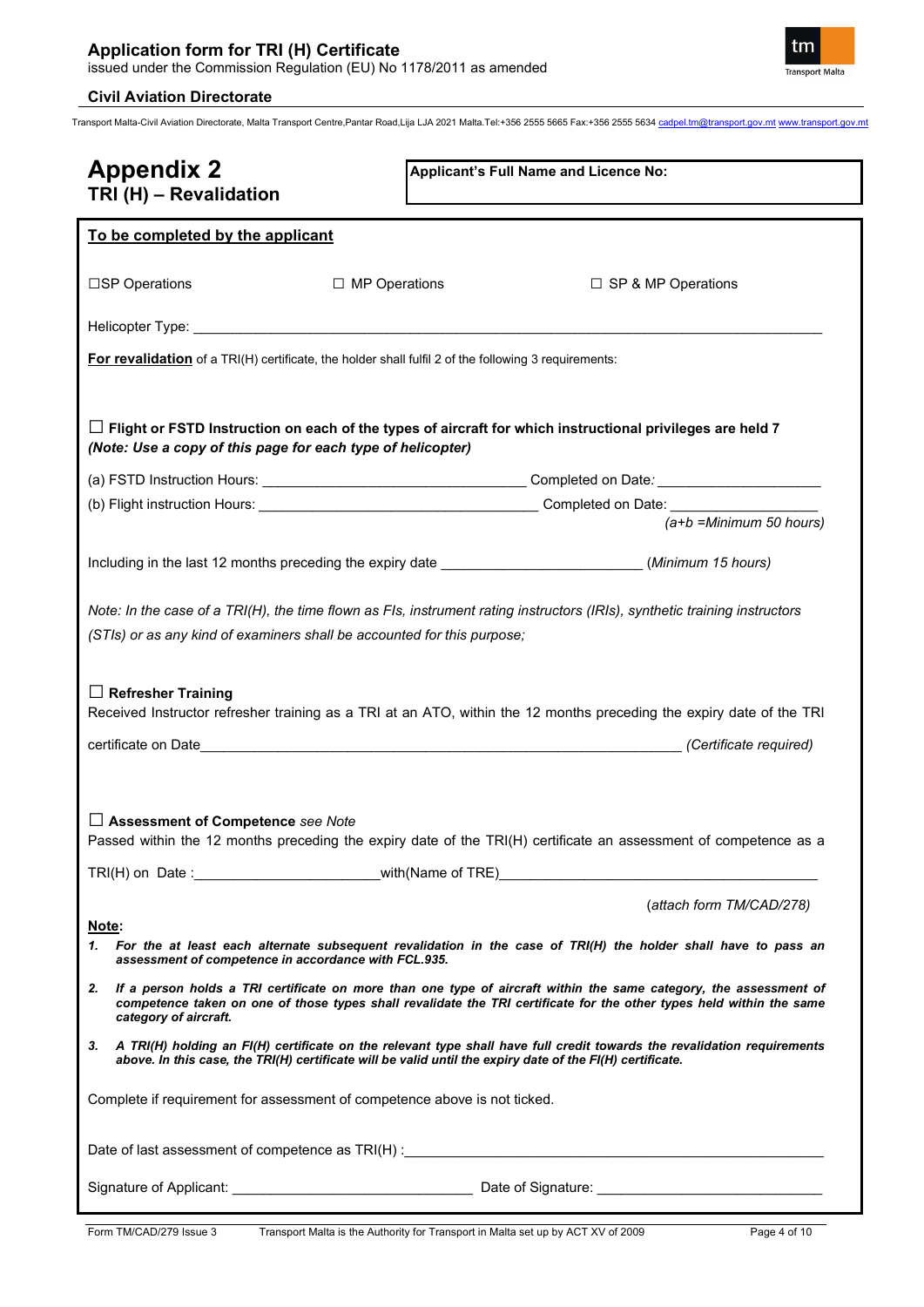

| <b>Appendix 3</b><br>TRI (H) - Renewal                                                                        | Applicant's Full Name and Licence No:                                                                                  |
|---------------------------------------------------------------------------------------------------------------|------------------------------------------------------------------------------------------------------------------------|
| To be completed by the applicant                                                                              |                                                                                                                        |
| □SP Operations<br>□ MP Operations                                                                             | □ SP & MP Operations                                                                                                   |
|                                                                                                               |                                                                                                                        |
| For renewal of a TRI(H) certificate, the holder shall fulfil the following 2 requirements:                    |                                                                                                                        |
|                                                                                                               | I hereby declare that within the 12 months preceding the date of application, I conducted Hours:                       |
| (Maximum of 5 hours) in an FFS or FTD 2/3 representing the helicopter type.                                   |                                                                                                                        |
| $\Box$ Refresher Training<br>course, within the 12 months preceding the expiry date of the TRI certificate on | Received Instructor refresher training as a TRI at an ATO, which shall cover the relevant elements of the TRI training |
|                                                                                                               |                                                                                                                        |
|                                                                                                               |                                                                                                                        |
|                                                                                                               |                                                                                                                        |
|                                                                                                               |                                                                                                                        |
|                                                                                                               |                                                                                                                        |
|                                                                                                               |                                                                                                                        |
|                                                                                                               |                                                                                                                        |
|                                                                                                               |                                                                                                                        |
|                                                                                                               |                                                                                                                        |
|                                                                                                               |                                                                                                                        |
|                                                                                                               |                                                                                                                        |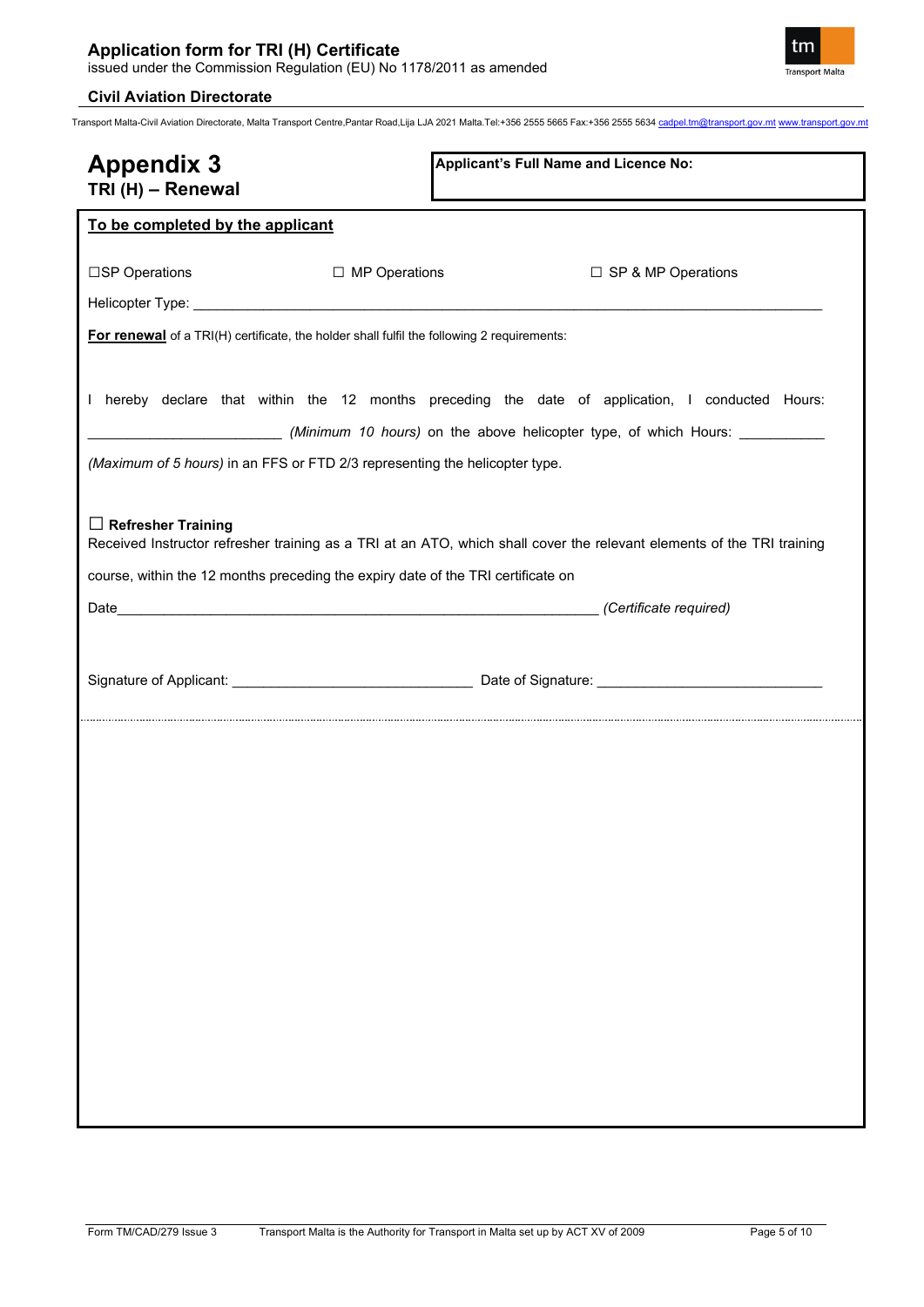

| <b>Appendix 4</b><br>Applicant's Full Name and Licence No:<br>TRI (H) - Extension to further Types                                                                                                     |
|--------------------------------------------------------------------------------------------------------------------------------------------------------------------------------------------------------|
| To be completed by the Head of Training                                                                                                                                                                |
| □ MP Operations<br>$\square$ SP & MP Operations<br>□SP Operations                                                                                                                                      |
|                                                                                                                                                                                                        |
| 1) Type technical part of the relevant Type Rating Instructor course.                                                                                                                                  |
|                                                                                                                                                                                                        |
| type technical content of the _______________TRI course, consisting of Hours: ________________________________                                                                                         |
| of instruction on the new helicopter type above or on FSTD ID No. _________________________________ representing the type.                                                                             |
| 2) Flight instruction                                                                                                                                                                                  |
| conducted                                                                                                                                                                                              |
|                                                                                                                                                                                                        |
|                                                                                                                                                                                                        |
|                                                                                                                                                                                                        |
|                                                                                                                                                                                                        |
|                                                                                                                                                                                                        |
| Supervising TRI(H) Licence No: ______________________________Signature of Supervising TRI: ___________________                                                                                         |
|                                                                                                                                                                                                        |
|                                                                                                                                                                                                        |
|                                                                                                                                                                                                        |
| To be completed by Applicant                                                                                                                                                                           |
| New Helicopter Type: __________ Multi-pilot operations on the new helicopter type (if applicable) Hours: _______                                                                                       |
| I hereby declare that within the 12 months preceding the date of application, I conducted Hours:<br>(Minimum 10 hours) on the above helicopter type, of which Hours:                                   |
| (Maximum of 5 hours) in an FFS or FTD 2/3 representing the helicopter type.                                                                                                                            |
| 3) Assessment of competence<br>□SP Operations □ MP Operations □ SP & MP Operations<br>Passed within the 12 months preceding the expiry date of the TRI(H) certificate an assessment of competence as a |
| TRI(H) on the above type on Date :______________with (Name of FIE/ TRE): ___________________________                                                                                                   |
| (attach form TM/CAD/278)                                                                                                                                                                               |
| Form TM/CAD/279 Issue 3<br>Transport Malta is the Authority for Transport in Malta set up by ACT XV of 2009<br>Page 6 of 10                                                                            |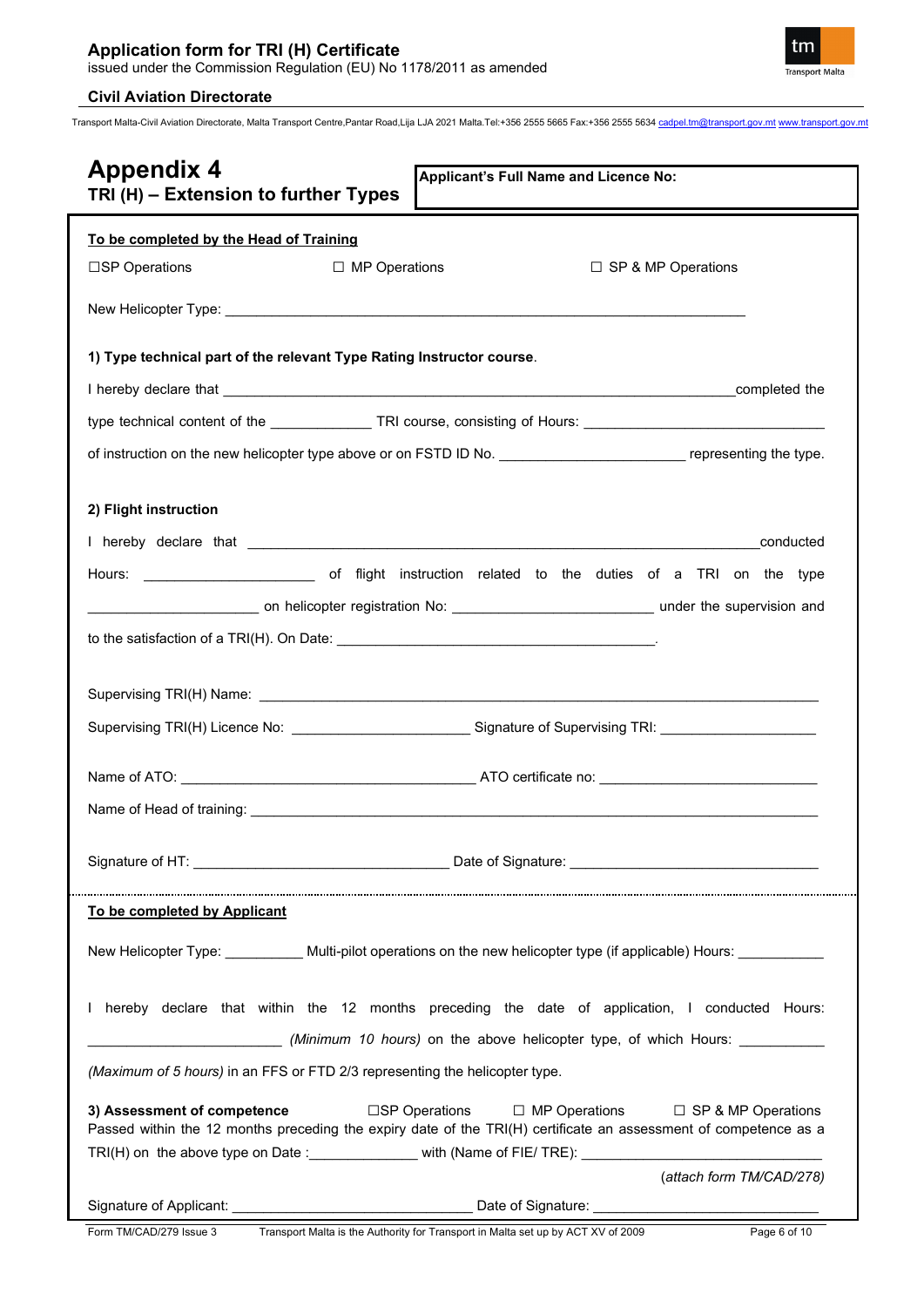



| Applicant's Full Name and Licence No:<br><b>Appendix 5</b><br>TRI (H) - Extension to conduct Training in aircraft                    |
|--------------------------------------------------------------------------------------------------------------------------------------|
| To be completed by the Applicant                                                                                                     |
|                                                                                                                                      |
| I completed the TRI training to conduct flight training in the helicopter type above with (Name of ATO)                              |
| Assessment of Competence completed on the helicopter on Date: Networkshipsed<br>with                                                 |
|                                                                                                                                      |
| (attach form TM/CAD 278)                                                                                                             |
|                                                                                                                                      |
|                                                                                                                                      |
| To be completed by the ATO                                                                                                           |
| $\square$ SP Operations $\square$ MP Operations $\square$ SP & MP Operations                                                         |
|                                                                                                                                      |
|                                                                                                                                      |
|                                                                                                                                      |
| The applicant completed TRI training to extend privileges to provide training in the helicopter type above<br>(Certificate required) |
|                                                                                                                                      |
| Flight instruction on the appropriate FSTD Hours: _______________________________                                                    |
| Flight instruction on the helicopter Hours: ________________Helicopter Registration: _______________                                 |
| Training Start Date: __________________________Training Completion Date: __________________________                                  |
|                                                                                                                                      |
|                                                                                                                                      |
|                                                                                                                                      |
|                                                                                                                                      |
|                                                                                                                                      |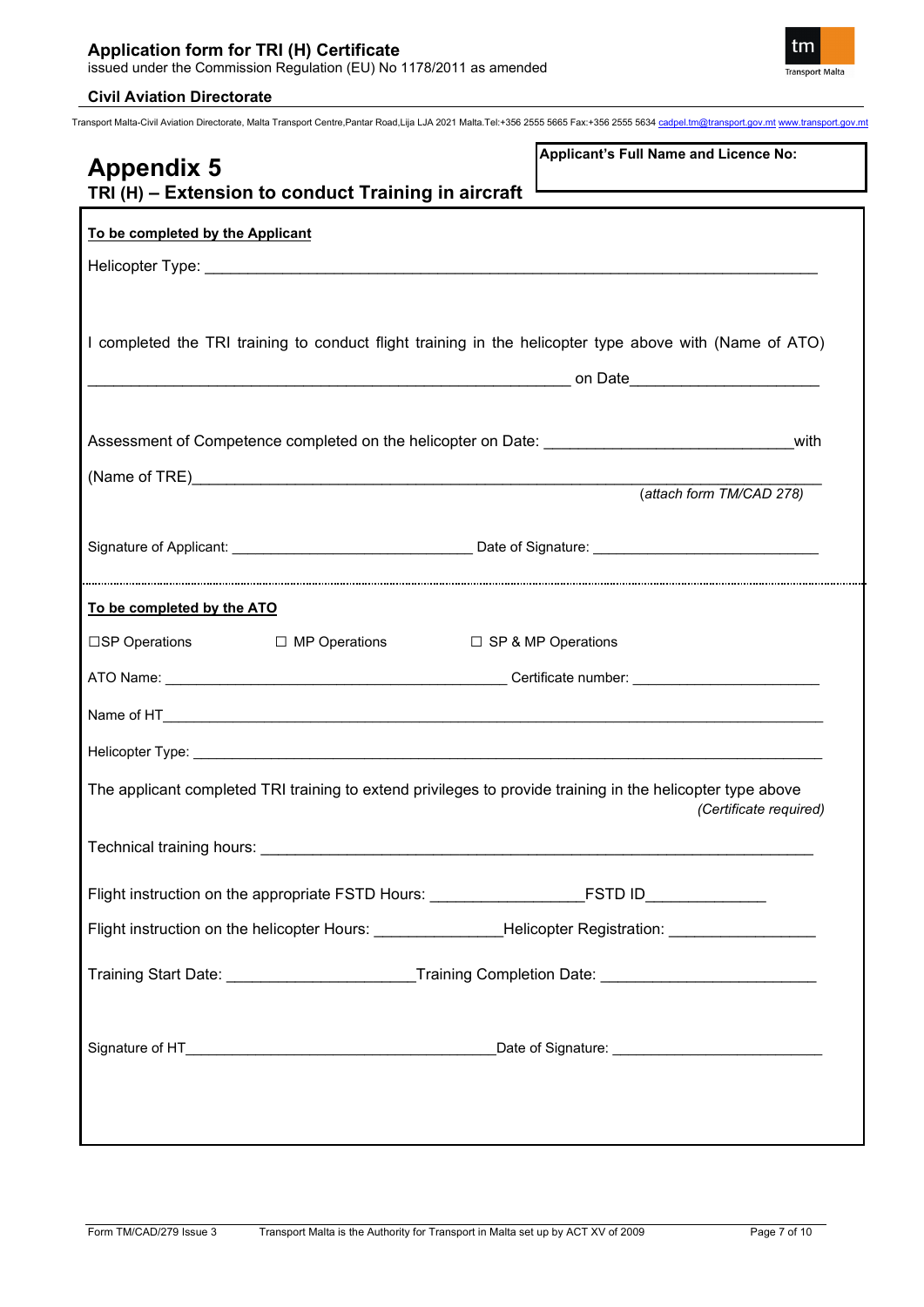

Transport Malta-Civil Aviation Directorate, Malta Transport Centre,Pantar Road,Lija LJA 2021 Malta.Tel:+356 2555 5665 Fax:+356 2555 5634 [cadpel.tm@transport.gov.mt](mailto:cadpel.tm@transport.gov.mt) [www.transport.gov.mt](http://www.transport.gov.mt/)

## **Appendix 6**

### **TRI (H) – Extension to conduct flight instruction in the same type of helicopter from single-pilot to multi-pilot operations.**

**Applicant's Full Name and Licence No:**

| To be completed by the Head of Training                                                                                                                            |                          |
|--------------------------------------------------------------------------------------------------------------------------------------------------------------------|--------------------------|
|                                                                                                                                                                    |                          |
| 1) Type technical part of the relevant Type Rating Instructor course.                                                                                              |                          |
|                                                                                                                                                                    |                          |
| type technical content of the _______________TRI course, consisting of Hours: ________________________________                                                     |                          |
| of instruction on the new helicopter type above or on FSTD ID No. _________________________________ representing the type.                                         |                          |
| 2) Flight instruction                                                                                                                                              |                          |
|                                                                                                                                                                    |                          |
| Hours: ________________________(Minimum 2 hours) of flight instruction related to the duties of a TRI on the type                                                  |                          |
|                                                                                                                                                                    |                          |
|                                                                                                                                                                    |                          |
|                                                                                                                                                                    |                          |
|                                                                                                                                                                    |                          |
| Supervising TRI(H) Licence No: ______________________________Signature of Supervising TRI: ___________________                                                     |                          |
|                                                                                                                                                                    |                          |
|                                                                                                                                                                    |                          |
|                                                                                                                                                                    |                          |
|                                                                                                                                                                    |                          |
| To be completed by Applicant                                                                                                                                       |                          |
|                                                                                                                                                                    |                          |
| 3) Assessment of competence<br>□ MP Operations<br>Passed within the 12 months preceding the expiry date of the TRI(H) certificate an assessment of competence as a |                          |
| TRI(H) on the above type on Date :_______________ with (Name of FIE/ TRE): _________________________                                                               |                          |
|                                                                                                                                                                    | (attach form TM/CAD/278) |
|                                                                                                                                                                    |                          |
|                                                                                                                                                                    |                          |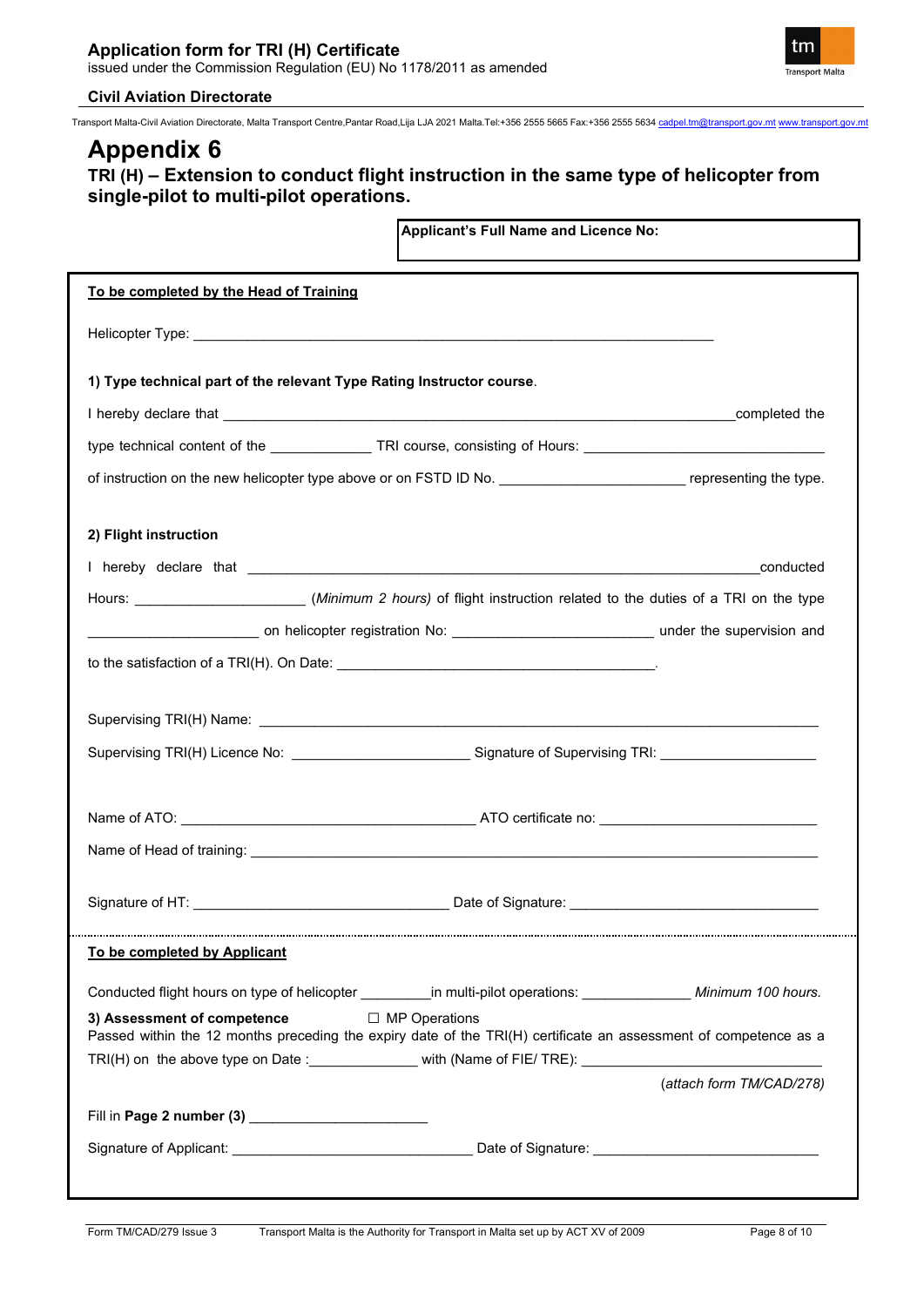Transport Malta-Civil Aviation Directorate, Malta Transport Centre,Pantar Road,Lija LJA 2021 Malta.Tel:+356 2555 5665 Fax:+356 2555 5634 [cadpel.tm@transport.gov.mt](mailto:cadpel.tm@transport.gov.mt) [www.transport.gov.mt](http://www.transport.gov.mt/)

# **TRI (H) Certificate**

| <b>Submission Instructions</b>                                                                                                                                                            | <b>Office</b><br>Use<br>Only |
|-------------------------------------------------------------------------------------------------------------------------------------------------------------------------------------------|------------------------------|
| <b>Documents required:</b>                                                                                                                                                                | $^\mathrm{\textregistered}$  |
| A copy of the Malta ID Card (both sides) or Passport [Original has to be presented<br>before licence is collected / Not required if the applicant already holds a Malta part FCL licence] | $^\circledR$                 |
| A copy of the Licence held<br>2.                                                                                                                                                          | ③                            |
| Log Book - All flight instruction must be signed by the instructor<br>3.                                                                                                                  |                              |
| Copy of Instructor Certificate if credit is given - if applicable<br>4.                                                                                                                   | $^{\circledR}$               |
| Copy of Medical Certificate.<br>5.                                                                                                                                                        | ග                            |
| Copy of ATO Approval Certificate if not issued by Transport Malta<br>6.                                                                                                                   | $^{\circledR}$               |
| Assessment of Competence Form TM/CAD/278<br>7.                                                                                                                                            | ⑦                            |
| Copy of SFI certificate if credit is given - if applicable<br>8.                                                                                                                          | $^\circledR$                 |
| TRI Course Completion Certificate showing FSTD and helicopter time as<br>9.<br>applicable                                                                                                 | ⑨                            |
| 10. Certificate of training completed for TRI revalidation or renewal showing FSTD<br>and helicopter time as applicable.                                                                  | ⅏                            |
| 11. Copy of Examiner Certificate if not issued by Transport Malta                                                                                                                         | $\circled{\scriptstyle 1}$   |
| 12. Copy of the FSTD Approval                                                                                                                                                             |                              |
| It is important to send all the documents to avoid a delay in the issue of the rating.                                                                                                    | $\circledR$                  |
| <b>Transport Malta - Civil Aviation Directorate Bank Details:</b>                                                                                                                         |                              |

Bank Name: Bank of Valletta Bank Branch: Naxxar Bank Address: 38, Triq tal-Labour, Naxxar NXR 9020 Bank's BIC Code: VALLMTMT Sort Code: 22013 Account Holder: Transport Malta – Civil Aviation Directorate Account No: 12000580013 IBAN No: MT13VALL 22013 0000 000 12000 5800 13

**Fee**: The applicable fee in the Malta Air Navigation Order / Scheme of Charges on the Transport Malta website has to be submitted with the application.

**Queries**: If you need additional information send an email to [civil.aviation@transport.gov.mt](mailto:civil.aviation@transport.gov.mt) to the attention of **Personnel Licensing Section, Transport Malta Civil Aviation Directorate** - giving your contact telephone number.

Send completed form to: **Transport Malta - CAD, Personnel Licensing Section, Pantar Road, Lija, LJA 2021, Malta**



Г